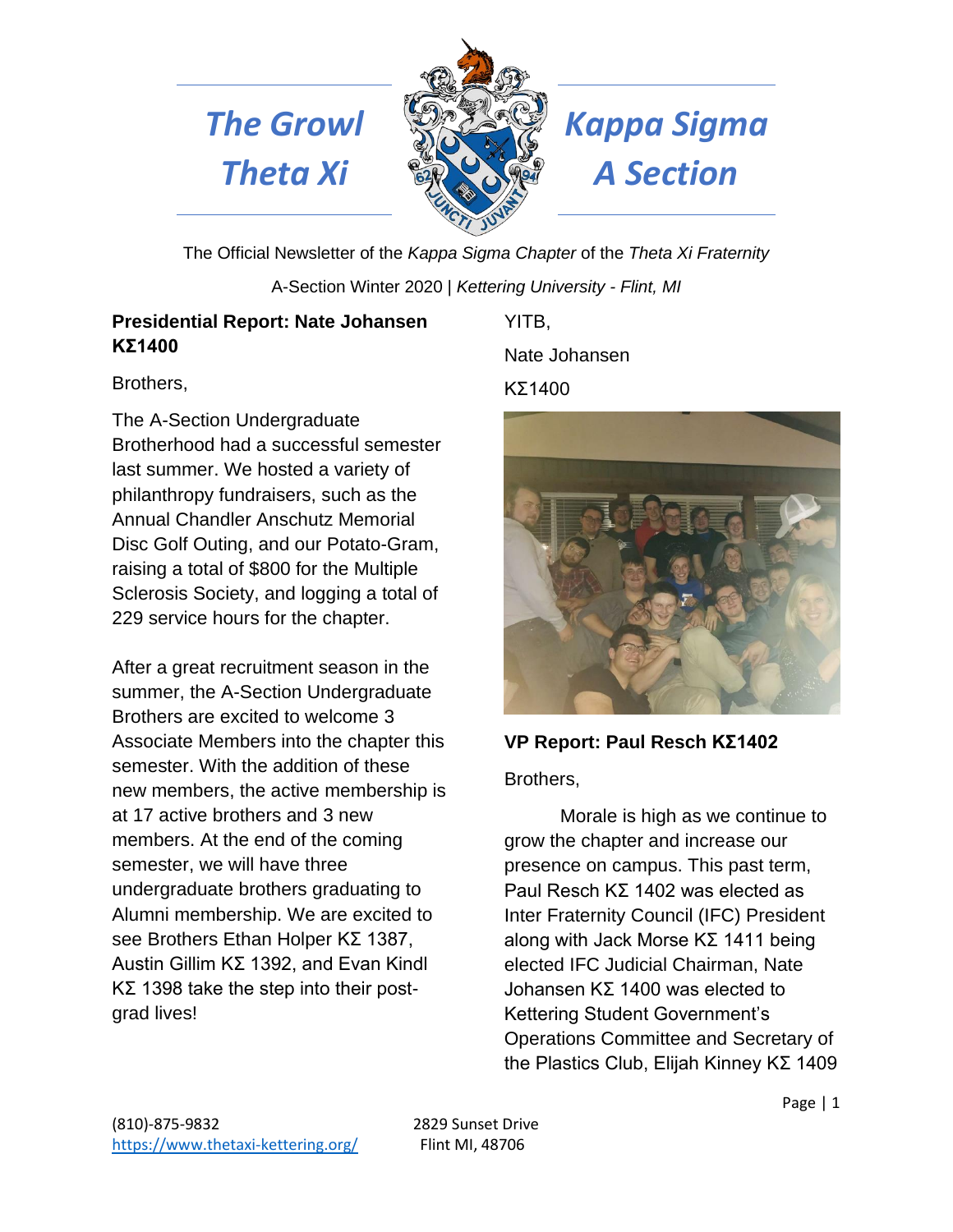was selected as the Kettering Radio Club's president, and Kaelan O'Toole KΣ 1393 was elected Public Relations of the Plastics Club. Congratulations to all these brothers on their new positions as they serve the Kettering community and have the opportunity to show the rest of the campus what it means to be a Theta Xi. United they serve indeed!

YITB,

Paul Resch

ΚΣ1402

## **House Report: Ian Knight ΚΣ1412**

Brothers,

There have been a handful of improvements that the house has been through. These improvements include replacing the hinges on the mailbox and cleaning out the sump pump so that the sediment found in it isn't clogging the pipes. The roof has also been inspected and a roofer will verify that the roof is in good condition and that there are no leaks come spring 2020. The kitchen hood has also been cleaned out. The shower heads in both bathrooms have been replaced with adjustable nozzle heads which everyone found exciting.

YITB,

Ian Knight

ΚΣ1412

## **Scholarship Report: Jack Morse ΚΣ1411**

#### Brothers,

Our house GPA is 3.11 ranking us at no. 6 out of all 11 Fraternities here on campus. We had 4 brothers make deans list last term, Ian Knight KΣ 1412, Jack Morse KΣ 1411, Nick Bleicher KΣ 1410, and Paul Resch KΣ 1402. Two of our then associate members, Aidan Long KΣ1418 and Henry Bensted KΣ1417 also made deans list last summer. We have implemented a new study hours game to further increase our studies while keeping our library clean and useful. Our mentor program in going strong and providing a lot of support to brothers in need of some academic help. I believe that soon we will have all brothers off of academic probation.

YITB,

Jack Morse

ΚΣ1411

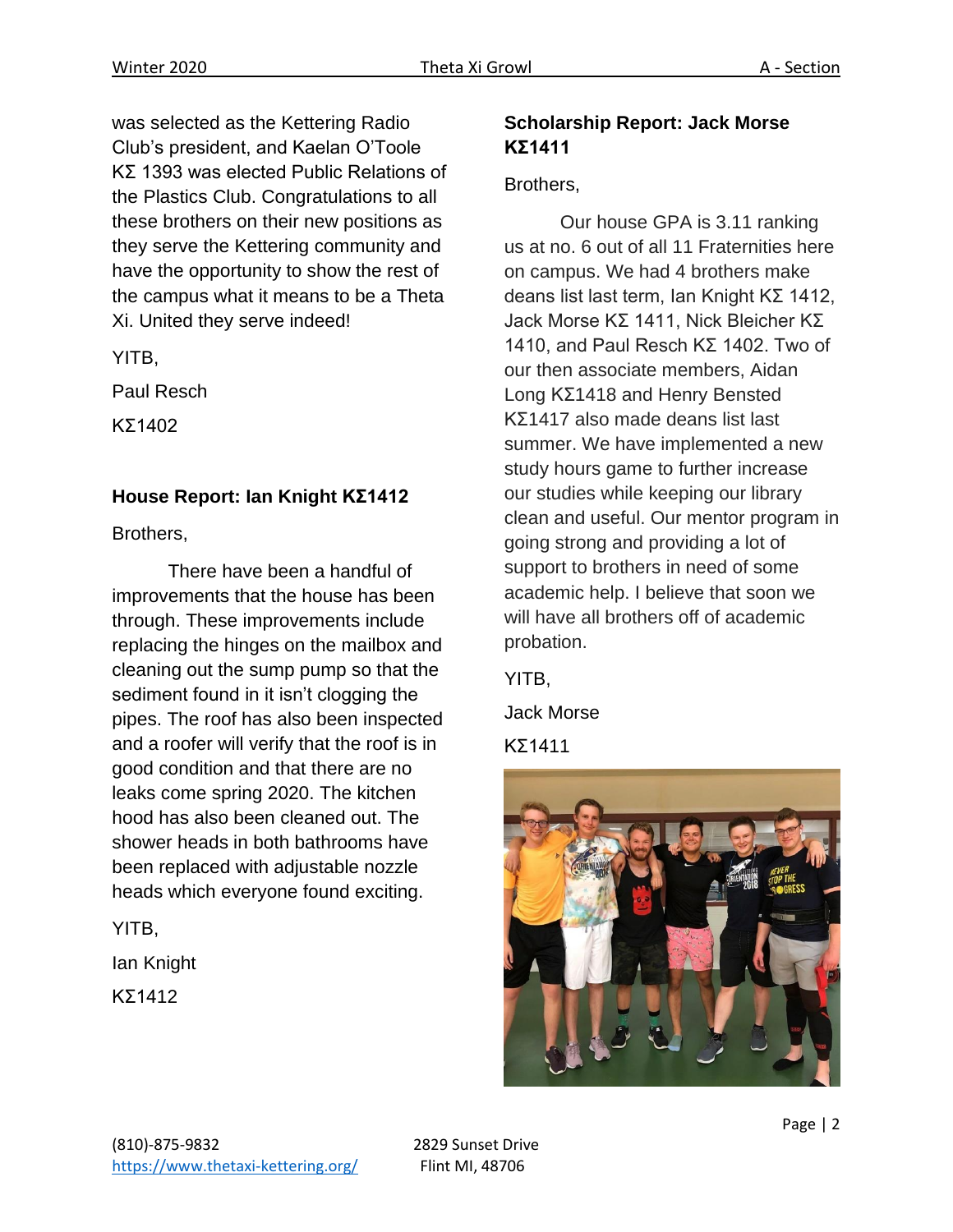



*The Growl Kappa Sigma* 

The Official Newsletter of the *Kappa Sigma Chapter* of the *Theta Xi Fraternity*  A-Section Winter 2020 | *Kettering University - Flint, MI*

# **Initiation Report: Austin Gillim ΚΣ1392**

This year, we initiated 3 new brothers into the fold of our Fraternity with arguably our best live-in period and initiation yet! These men, Grant Warner KΣ 1416, Henry Bensted KΣ 1417, and Aidan Long KΣ 1418 are eager to do the work of the Fraternity and I cannot wait to see what they will do! Thank you to all the alumni that showed up to welcome these brothers into our Fraternity.

YITB,

Austin Gillim

ΚΣ1392

## **Newly Initiated Brothers:**



## **Grant Warner KΣ 1416**

Grant Warner is a Chemical Engineering major of the class of 2024 but is hoping for 2023. He co-ops at Lubrizol, a worldwide specialty chemicals company that also has R&D projects meant to improve currently existing products. His two main hobbies are rock climbing and writing jokes. His roommate introduced him to rock climbing and he loves that it is a mental and physical puzzle. Comedy is one of his favorite things in life since it makes people happy.



# **Henry Bensted KΣ 1417**

Henry Bensted is a Computer Engineering major of the class of 2024. He currently co-op at TE Connectivity. He is an active member of SAE AutoDrive and plans to continue to do so throughout his time at Kettering. Throughout his time at Kettering, he hopes to build both his technical and interpersonal skills. Henry hopes to get a career as a computer hardware engineer or working on new software advancements such as machine learning. He enjoys video games, reading, writing, and outdoor activities. He is also currently working on a novel that he hopes to get published before he graduates.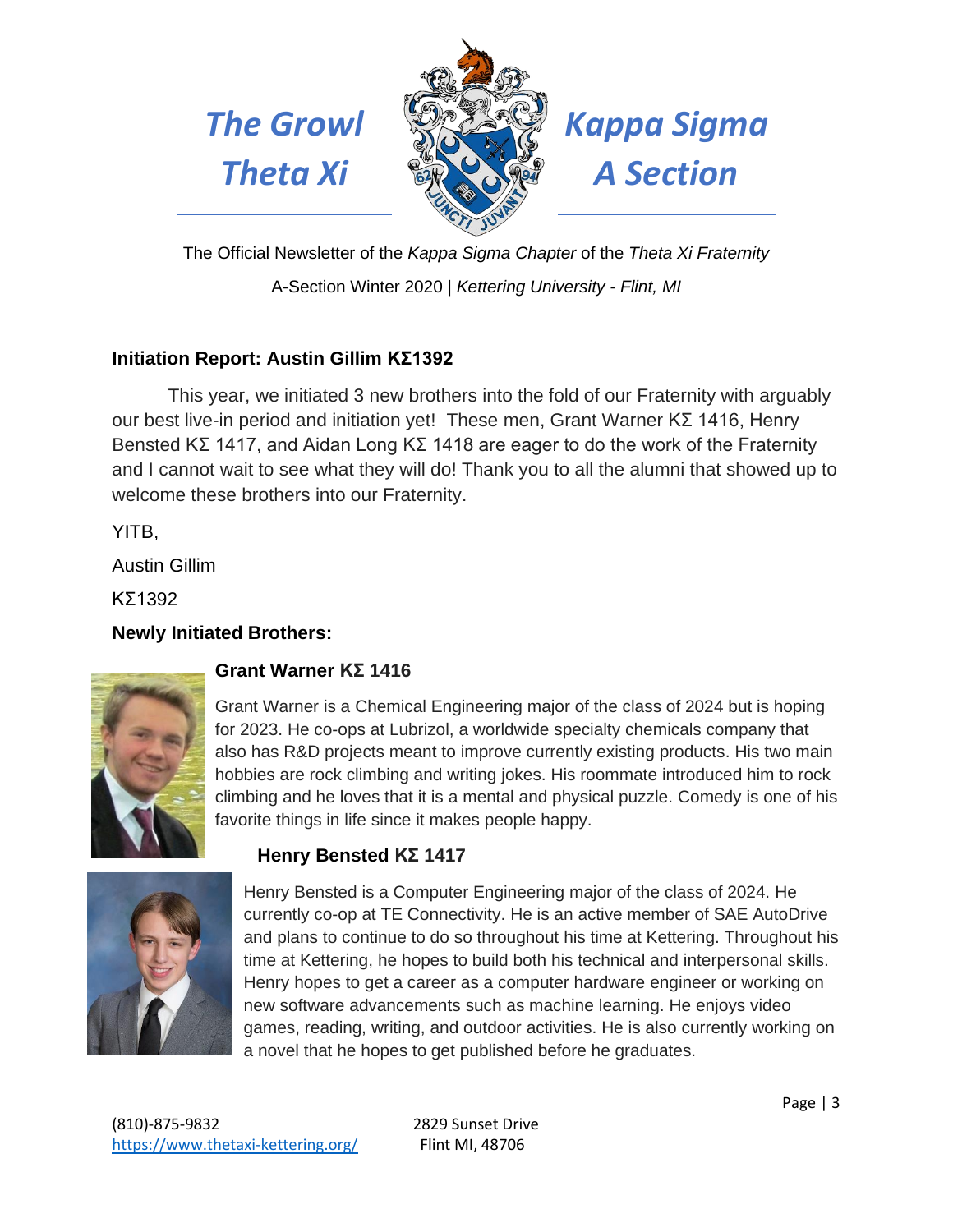

## **Aidan Long KΣ 1418**

Aidan Long is a Mechanical Engineering major of the class of 2024. His top goals while at Kettering include maintaining at least a 3.8 GPA and taking a leading role in one of the clubs that he participates in. He co-ops at TA Systems in Rochester Hills, Michigan as a mechanical designer where he take on projects involving the design of automated assembly systems. Outside of class, he can be found in trees, on the ice, at the climbing gym, volunteering for the Romeo Theatre Company, or working on a personal project.

## **Graduating Seniors:**



#### **Ethan Holper ΚΣ1387**

Ethan Holper is a mechanical engineering major who is now a Product Development Engineer and Meritor. As a Theta Xi, he has been Vice President, Public Relations Chairman, and Scholarship Chairman. His on campus involvement included being heavily involved in Trap and Skeet club as well as regularly competing in the Kettering Powerlifting Competitions. His plans for the future include finding a place close to work, saving money, and trying to travel as much as possible. Professionally he would like to get his masters in material science.



## **Austin Gillim ΚΣ 1392**

Austin Gillim was initiated in Winter 2017 and since then has held the following positions: Scholarship, Public Relations, President, Recruitment, Social, and Membership Education. With Austin graduating, he will be starting full-time at General Motors where he has been co-oping since 2017.

He would like to thank the brothers he met during his time there and everything they taught him. Austin hopes to continue is journey with Theta Xi as an Alumus.



## **Evan Kindl ΚΣ 1398**

Evan Kindl is a biochemistry major who plans to continue his education at graduate school in the near future in the field of Bio-Inorganic Chemistry, specifically involving cancer research. In his own words, "I have significantly enjoyed my time here at Kettering with the help of Theta Xi, they have become my second family that I can count on for the rest of my life."